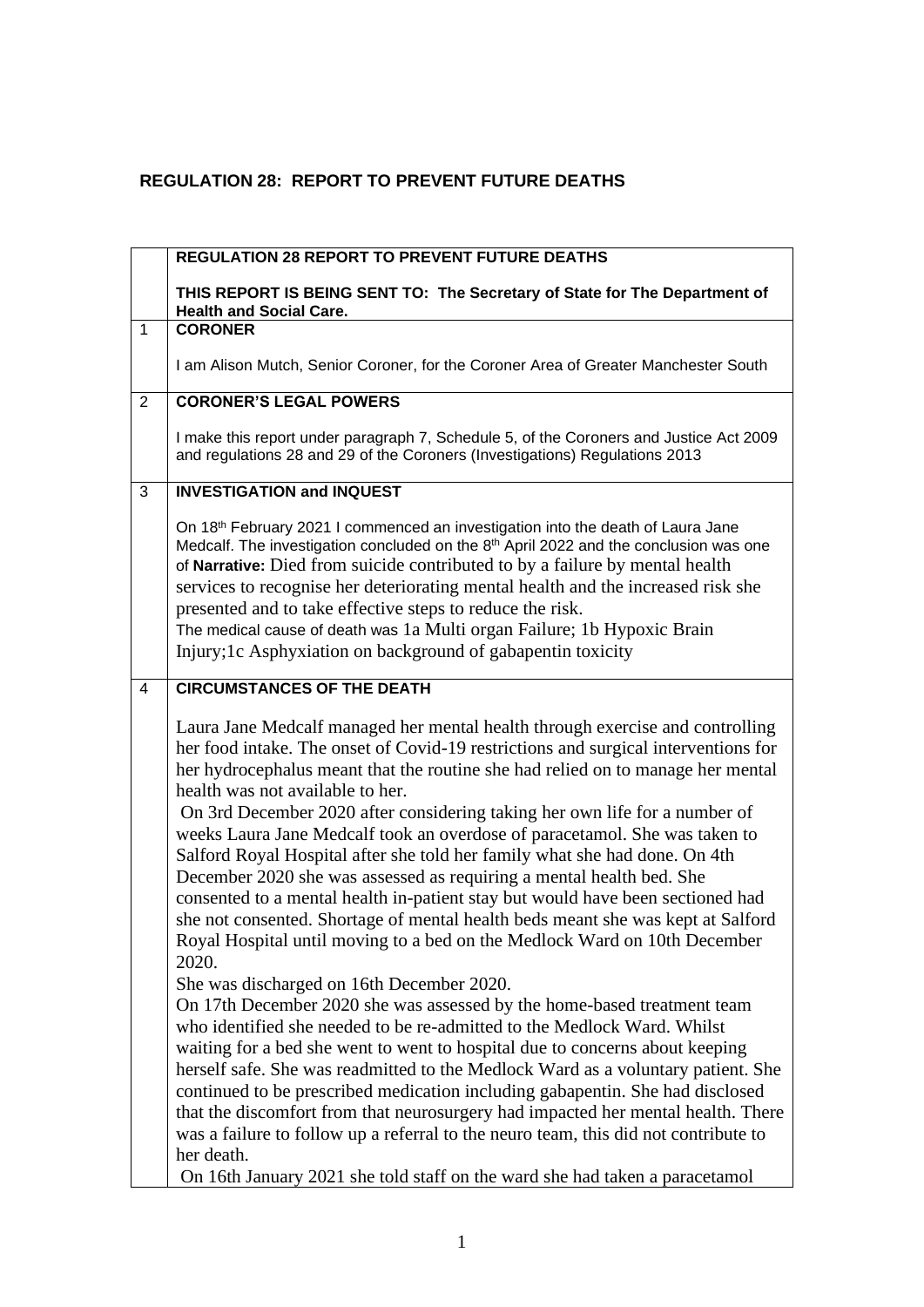|   | overdose and drunk vodka whilst on the ward. She was taken to hospital for<br>treatment.                                                                                             |
|---|--------------------------------------------------------------------------------------------------------------------------------------------------------------------------------------|
|   | On 22nd January 2021 she returned to the Medlock ward. On 31st January 2021                                                                                                          |
|   | she was found in her bed with a                                                                                                                                                      |
|   | There was a failure to complete a Datix incident form in compliance with trust<br>policy.                                                                                            |
|   | On the afternoon of 9th February 2021, she was found in bed in her room with a                                                                                                       |
|   | She remained on level 3<br>observations and her room was searched. A risk assessment completed on 9th                                                                                |
|   | February recorded this incident but failed to analyse or explore how this                                                                                                            |
|   | impacted her risk. On the evening of 9th February about 8pm there was a further                                                                                                      |
|   | incident when she was found on checks by staff in her bed with a                                                                                                                     |
|   | . Her room was not searched. She was moved to<br>level 2 observations but there was a failure to follow the trust policy in how these                                                |
|   | observations were implemented or subsequently stopped. On a check                                                                                                                    |
|   | approximately 10 minutes later on 9th February 2021 she was again found with a                                                                                                       |
|   | . Her rom was searched again.                                                                                                                                                        |
|   | There was a failure to record these in a risk assessment or to adequately assess                                                                                                     |
|   | how the three incidents reflected a deterioration in her mental health and<br>impacted on the risk she presented or how to mitigate further the risk of carrier                      |
|   | bags.                                                                                                                                                                                |
|   | On 14th and 15th February 2021, she was declining food according to the food                                                                                                         |
|   | charts. This was not recognised as a potential symptom that could reflect a                                                                                                          |
|   | deterioration in her mental health. On 14th February 2021 she told staff that she<br>had had a day of bad thoughts. There was a failure to explore this or to assess If              |
|   | this presented an increased risk.                                                                                                                                                    |
|   | On 15th February 2021 she told staff she had had a bad day. There was a failure                                                                                                      |
|   | to link this to the disclosure of 14th February, to then explore this disclosure with                                                                                                |
|   | her or to re-assess the risk she presented.                                                                                                                                          |
|   | On 17th February 2021 on a level 3 check at about 12:10 am Laura Jane<br>Medcalf was found in her bed in her room with a                                                             |
|   | Attempts were made to resuscitate her and she was transferred                                                                                                                        |
|   | to Manchester Royal Infirmary. She died there on 17th February 2021.                                                                                                                 |
|   | A post-mortem examination included toxicology. It was found that she had an                                                                                                          |
|   | above therapeutic level of gabapentin in her system. Staff on the ward had failed<br>to identify that she had possession of gabapentin in her room. She had died from                |
|   | a hypoxic brain injury caused by asphyxiation on a background of gabapentin                                                                                                          |
|   | toxicity.                                                                                                                                                                            |
|   | A search of her room by GMP also found a<br>in her bedside                                                                                                                           |
|   | in her dressing gown that staff had not realised she had<br>table and a<br>possession of.                                                                                            |
|   |                                                                                                                                                                                      |
| 5 | <b>CORONER'S CONCERNS</b>                                                                                                                                                            |
|   |                                                                                                                                                                                      |
|   | During the course of the inquest the evidence revealed matters giving rise to concern. In<br>my opinion there is a risk that future deaths will occur unless action is taken. In the |
|   | circumstances it is my statutory duty to report to you.                                                                                                                              |
|   | The MATTERS OF CONCERN are as follows. -                                                                                                                                             |
|   | 1. The inquest heard that Laura Medcalf was kept in an acute hospital setting at<br>Salford Royal Hospital awaiting a mental health bed due to a shortage of mental                  |